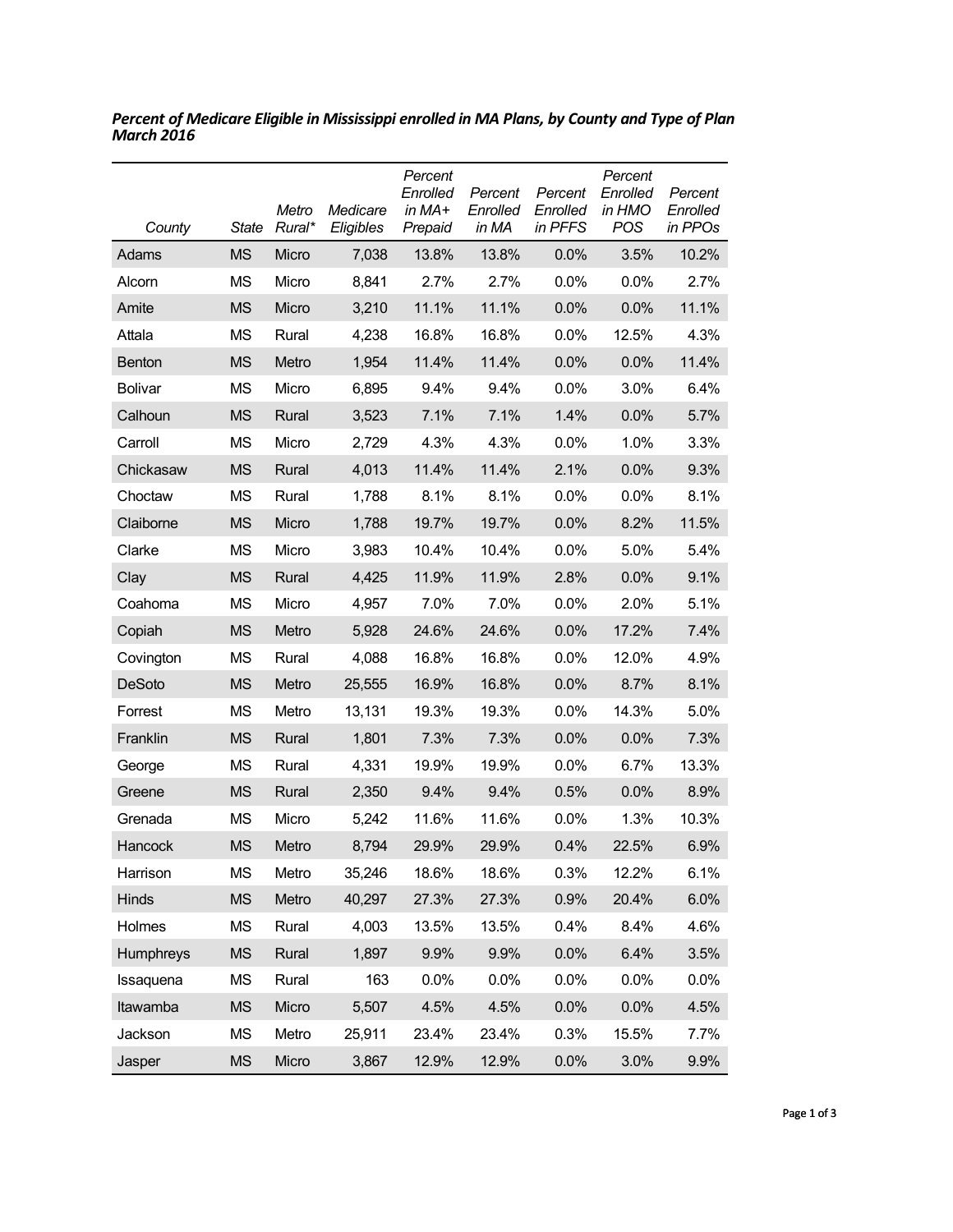| County          | State     | Metro<br>Rural* | Medicare<br>Eligibles | Percent<br>Enrolled<br>in MA+<br>Prepaid | Percent<br>Enrolled<br>in MA | Percent<br>Enrolled<br>in PFFS | Percent<br>Enrolled<br>in HMO<br>POS | Percent<br>Enrolled<br>in PPOs |
|-----------------|-----------|-----------------|-----------------------|------------------------------------------|------------------------------|--------------------------------|--------------------------------------|--------------------------------|
| Jefferson       | MS        | Rural           | 1,623                 | 13.2%                                    | 13.2%                        | 0.0%                           | 7.0%                                 | 6.2%                           |
| Jefferson Davis | <b>MS</b> | Rural           | 2,665                 | 9.1%                                     | 9.1%                         | 0.0%                           | 4.1%                                 | 5.0%                           |
| Jones           | MS        | Micro           | 13,674                | 14.8%                                    | 14.8%                        | 0.5%                           | 7.7%                                 | 6.7%                           |
| Kemper          | <b>MS</b> | Micro           | 2,016                 | 13.3%                                    | 13.3%                        | 0.0%                           | 7.5%                                 | 5.8%                           |
| Lafayette       | MS        | Micro           | 7,019                 | 7.5%                                     | 7.5%                         | 0.0%                           | 0.8%                                 | 6.7%                           |
| Lamar           | <b>MS</b> | Metro           | 8,551                 | 17.6%                                    | 17.6%                        | 0.0%                           | 12.0%                                | 5.6%                           |
| Lauderdale      | MS        | Micro           | 14,715                | 12.0%                                    | 12.0%                        | 0.5%                           | 5.9%                                 | 5.7%                           |
| Lawrence        | <b>MS</b> | Rural           | 3,233                 | 10.0%                                    | 10.0%                        | 0.6%                           | 4.4%                                 | 5.0%                           |
| Leake           | MS        | Rural           | 4,369                 | 17.8%                                    | 17.8%                        | 0.0%                           | 8.1%                                 | 9.7%                           |
| Lee             | <b>MS</b> | Micro           | 16,549                | 6.8%                                     | 6.8%                         | 0.0%                           | 0.0%                                 | 6.8%                           |
| Leflore         | MS        | Micro           | 5,928                 | 3.9%                                     | 3.9%                         | 0.0%                           | 0.0%                                 | 3.9%                           |
| Lincoln         | <b>MS</b> | Micro           | 7,261                 | 12.0%                                    | 12.0%                        | 0.4%                           | 4.0%                                 | 7.6%                           |
| Lowndes         | MS        | Micro           | 11,325                | 10.2%                                    | 10.2%                        | 0.0%                           | 0.0%                                 | 10.2%                          |
| Madison         | <b>MS</b> | Metro           | 15,866                | 19.0%                                    | 19.0%                        | 0.8%                           | 12.2%                                | 6.1%                           |
| Marion          | MS        | Rural           | 5,647                 | 16.5%                                    | 16.5%                        | 0.0%                           | 9.8%                                 | 6.7%                           |
| Marshall        | <b>MS</b> | Metro           | 7,282                 | 18.6%                                    | 18.6%                        | 0.0%                           | 6.7%                                 | 12.0%                          |
| Monroe          | MS        | Rural           | 8,530                 | 7.6%                                     | 7.6%                         | 0.9%                           | 0.0%                                 | 6.7%                           |
| Montgomery      | <b>MS</b> | Rural           | 2,679                 | 2.7%                                     | 2.7%                         | 0.0%                           | 0.0%                                 | 2.7%                           |
| Neshoba         | MS        | Rural           | 5,742                 | 8.9%                                     | 8.9%                         | 0.0%                           | 2.8%                                 | 6.1%                           |
| <b>Newton</b>   | <b>MS</b> | Rural           | 4,762                 | 11.6%                                    | 11.6%                        | 0.0%                           | 5.3%                                 | 6.3%                           |
| Noxubee         | MS        | Rural           | 2,466                 | 2.7%                                     | 2.7%                         | 0.6%                           | 0.0%                                 | 2.0%                           |
| Oktibbeha       | <b>MS</b> | Micro           | 6,307                 | 8.4%                                     | 8.4%                         | 2.0%                           | 0.0%                                 | 6.4%                           |
| Panola          | <b>MS</b> | Rural           | 7,066                 | 14.3%                                    | 14.3%                        | 0.0%                           | 5.8%                                 | 8.5%                           |
| Pearl River     | <b>MS</b> | Micro           | 12,874                | 24.0%                                    | 24.0%                        | 0.0%                           | 16.0%                                | 8.0%                           |
| Perry           | <b>MS</b> | Metro           | 2,851                 | 13.2%                                    | 13.2%                        | 0.0%                           | 8.1%                                 | 5.1%                           |
| Pike            | <b>MS</b> | Micro           | 8,502                 | 18.5%                                    | 18.5%                        | 0.6%                           | 8.6%                                 | 9.2%                           |
| Pontotoc        | <b>MS</b> | Micro           | 5,986                 | 8.8%                                     | 8.8%                         | 0.0%                           | 0.0%                                 | 8.8%                           |
| Prentiss        | <b>MS</b> | Rural           | 5,567                 | 3.9%                                     | 3.9%                         | 0.0%                           | 0.0%                                 | 3.9%                           |
| Quitman         | MS        | Rural           | 1,712                 | 6.5%                                     | 6.5%                         | 0.0%                           | 2.5%                                 | 4.0%                           |
| Rankin          | <b>MS</b> | Metro           | 25,314                | 19.7%                                    | 19.7%                        | 0.7%                           | 12.5%                                | 6.4%                           |
| Scott           | <b>MS</b> | Rural           | 5,496                 | 17.9%                                    | 17.9%                        | 0.3%                           | 9.8%                                 | 7.8%                           |

*Percent of Medicare Eligible in Mississippi enrolled in MA Plans, by County and Type of Plan March 2016*